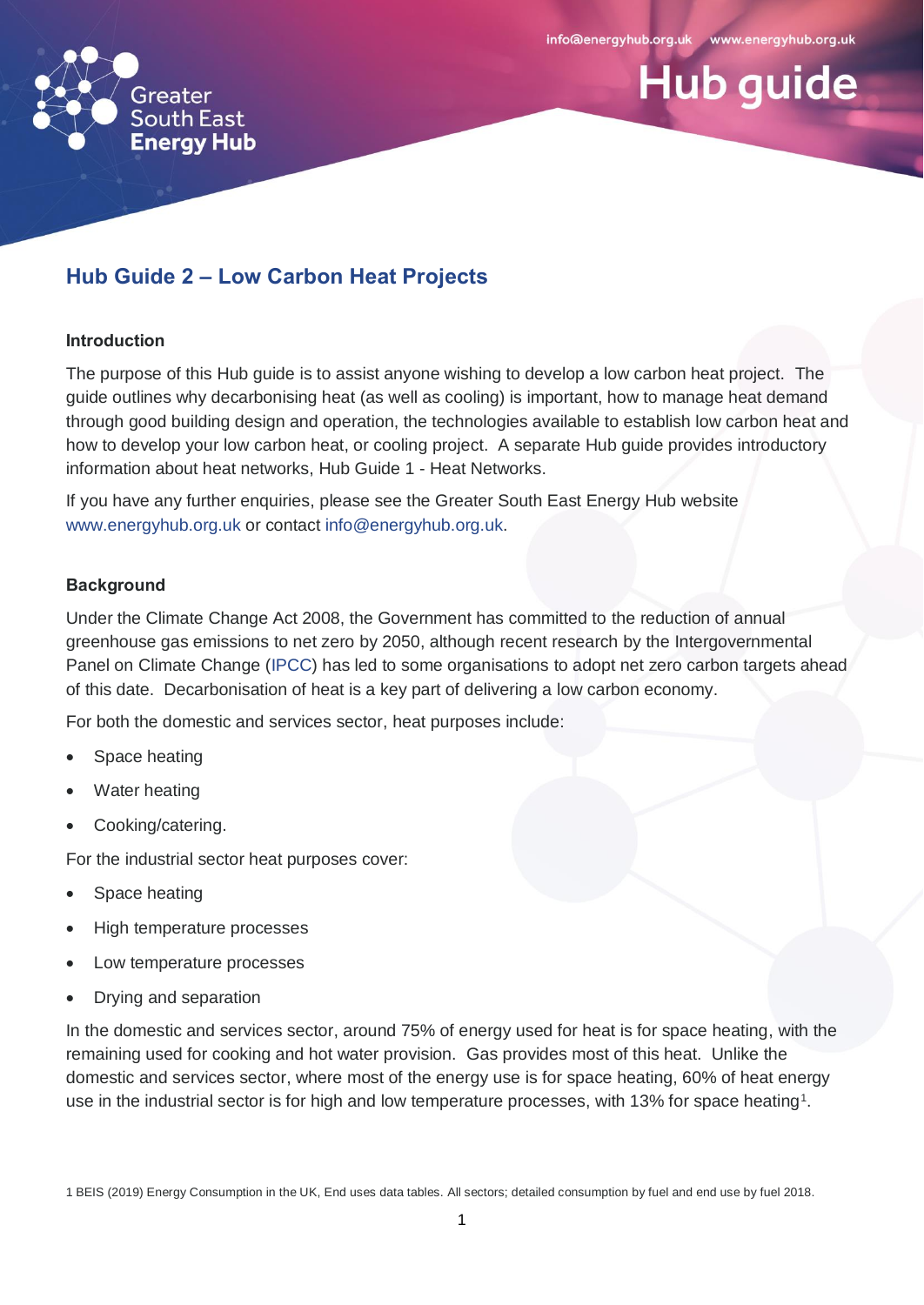**Hub guide** 



#### **Types of Heat Projects**

Given the variety of ways that heat is used, this guide outlines four project areas:

- Reducing heat demand
- Using recovered industrial heat
- Heat networks
- Low carbon heating and cooling technologies

#### **Reducing heat demand**

Adopting a fabric-first approach, for any building using energy efficiency measures to reduce energy consumption for heating, can be a cost-effective way of cutting cost and carbon emissions. This includes some of the following approaches and techniques:

- Thermal mass construction
- Optimising site orientation, layout and aspect
- Minimising air leakage
- $\bullet$  Insulation walls, roof and floor
- Draught proofing
- Passive heating and cooling
- Improved temperature controls
- High thermal efficiency glazing

#### **Using recovered industrial heat**

Industrial heat recovery is a process by which heat generated in or for an industrial process, that otherwise would be wasted, is recovered and used. This waste heat can be used within the same facility for heat or cooling, by another end user (e.g. via a new or existing heat network), or by converting the waste heat to power.

Industrial heat recovery has the potential to realise significant energy bill and carbon savings for industry, through a reduction in primary fuel use. This could help businesses lower their fuel costs, reduce waste heat and cut emissions, as well as provide a lower cost heat source to others.

#### **Heat networks**

Heat networks, also known as *district heating*, supply heat from a central source to consumers, via a network of underground pipes carrying hot water. The central heat source is often referred to as the *energy centre*. There are many technologies that can provide the energy centre, which are increasingly from renewable, low carbon fuel sources.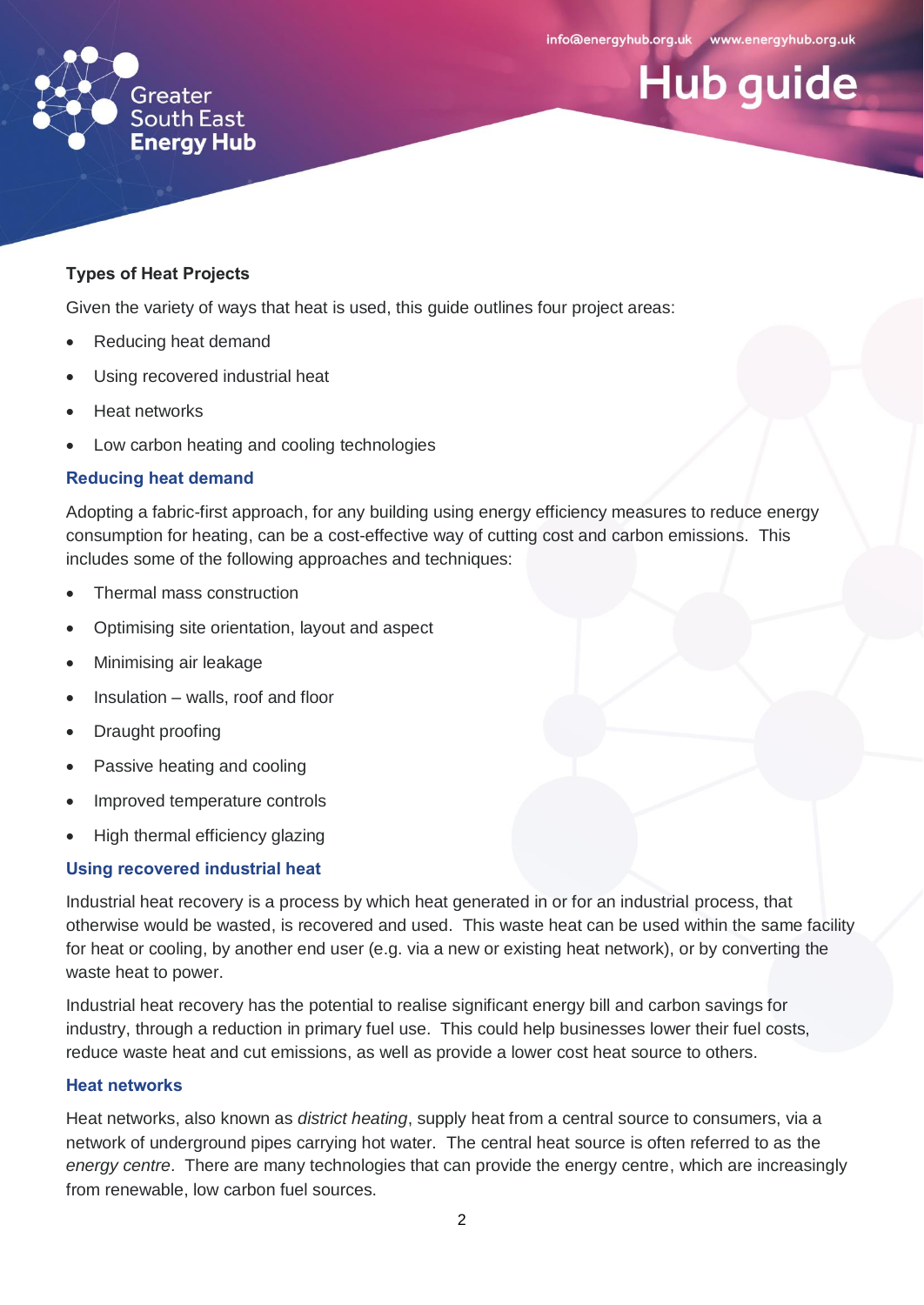**Hub guide** 



Heat is brought into each building through a Heat Interface Unit (HIU), which is similar in appearance to a conventional boiler. The HIU provides heating control and meters the heat supplied. This allows additional buildings and fuel sources to be added to the network over time.

# **Low carbon heating and cooling technologies**

There are a range of technologies which can be applied, either for new buildings or as a retro-fit solution for space heating and cooling, which could address the impact of a changing climate whilst meeting occupant requirements. Depending on the specific needs and circumstances, one or more of the technologies in combination may be appropriate to your low carbon heat project:

- Biomass
- Heat pumps
- Electric heating using renewable/low carbon electricity
- Heat recovery and waste heat use
- Combined Heat and Power (CHP)
- Geothermal

Trials are also underway that inject biogas or hydrogen into the existing gas network to replace fossil fuel-based gas. These techniques may in the longer term become viable solutions using the existing gas infrastructure.

#### **Available Support**

### **[Heat Networks Delivery Unit \(HNDU\)](https://www.gov.uk/guidance/heat-networks-delivery-unit)**

The HNDU provides support and guidance to local authorities for heat network project development:

- Advice and guidance Support is offered through a range of technical, commercial and legal guidance, delivered through the HNDU website, training sessions and other events across the UK. An online information-sharing site has been established which allows local authorities to exchange learning.
- Project development funding support Since it was established, HNDU has run funding rounds totalling over £19 million.
- Scope of funding HNDU provides funding, advice and guidance to local authorities through the early stages of heat network development.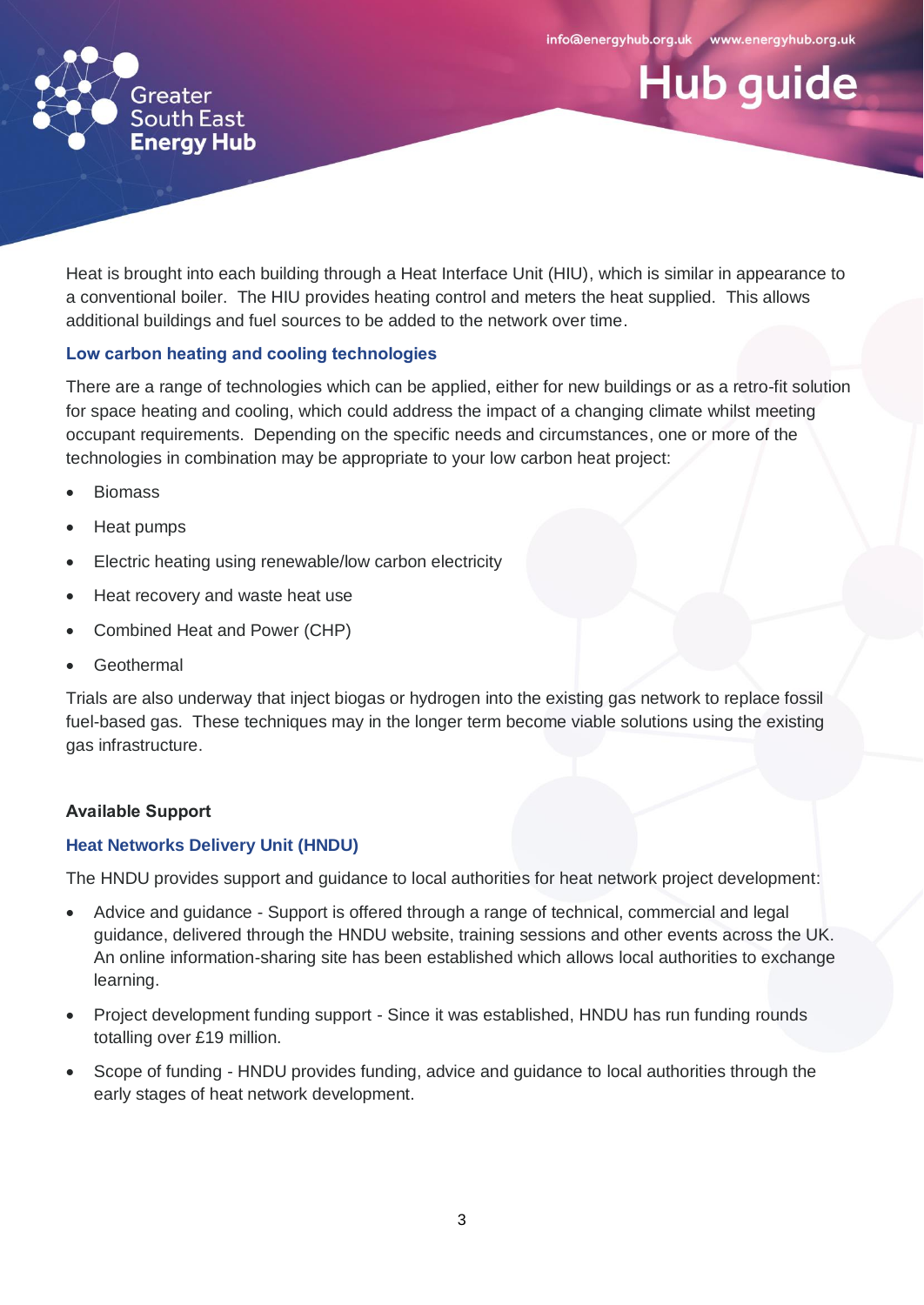**Hub guide** 



- The services provided by HNDU include:
	- o Heat mapping
	- o Techno-economic feasibility
	- o Early commercialisation
	- o Energy master planning
	- o Detailed project development
- Technical support HNDU will fund up to 67% of eligible costs of external consultancy costs during these stages.
- Project management support HNDU will fund 100% of eligible external project management costs.

The current funding Round 9 is open until the 3<sup>rd</sup> of January 2020. For more information please see the accompanying HNDU [guidance](https://assets.publishing.service.gov.uk/government/uploads/system/uploads/attachment_data/file/707805/HNDU_Round_8_guidance.pdf) and to request an application form contact [hndu@beis.gov.uk.](mailto:hndu@beis.gov.uk)

# **[Heat Networks Investment Project \(HNIP\)](https://tp-heatnetworks.org/)**

The HNIP is a significant Government initiative which will invest up to £320 million of capital funding in heat network projects. Key dates for funding Round 3 are:

- Friday 20 September 2019 Pre-application deadline for funding round 3
- Friday 18 October 2019 Full application deadline for funding round 3
- November / December 2019 Investment Committee will convene to award funding

BEIS and Triple Point Heat Networks Investment Management (TP Heat Networks) have jointly published [application guidance](https://www.gov.uk/government/publications/apply-for-heat-networks-investment-project-hnip-funding) and an [application form.](https://tp-heatnetworks.org/applicationform/)

The two-stage application process involves a pre-application to ensure that projects applying for funding meet the HNIP eligibility criteria and is followed by a full application to the scheme. Only successful preapplication projects will be eligible to submit a full application – this is to ensure that only high-quality schemes are awarded HNIP funding (which is offered as gap funding through a combination of grants and loans). Given the complex nature of heat networks, it is advisable to seek specialist advice in support of your project.

# **Industrial Heat Recovery Support Programme**

The Industrial Heat Recovery Support (IHRS) programme is designed to encourage and support investment in heat recovery technologies. This means helping businesses of any size to identify and invest in opportunities for recovering and reusing heat that would otherwise be wasted.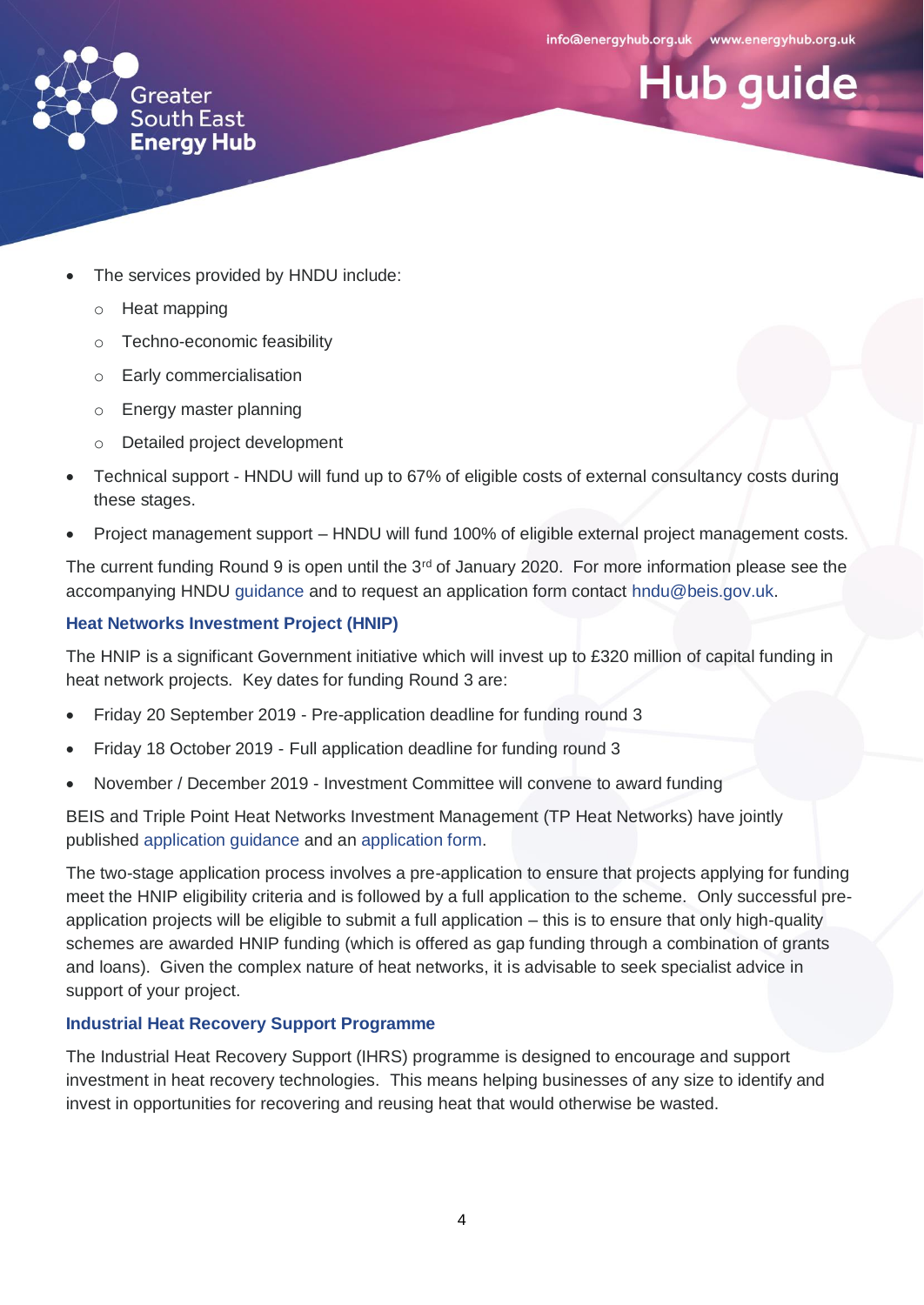**Hub guide** 



# **Developing Your Heat Project**

# **NOTE: Specialist advice should always be sought from a suitably competent professional.**

Each project will be different; however, there are some common features to developing a successful heat project:

- 1. Understanding the needs consider heating, cooling and power demands together, since there will be potential suite of options. Each option will have specific design and operational requirements that will need to be factored into the project. Any potential constraints like the presence harmful materials or site restrictions should also be identified as early as possible.
- 2. Make use of local conditions the location and situation in which the building(s) is located could help refine the choices available to you. For example, the site topography may favour a certain building aspect for managing solar gain, while the site conditions may allow the use of a water-source heat pump if there is a water body on or near the site. There may be opportunities to share services with, or utilise a source of waste heat from, other nearby sites
- 3. Establish the counterfactual technology options should be compared against the current situation, or if a new site, a standard benchmark. This is usually the current Building Regulation standards, using either the current energy source where your project is a refurbishment, or the prevailing energy source available in the locality.
- 4. Consider the whole life rather than the capital cost only using the counterfactual will allow you to compare different approaches to heating and may demonstrate that net savings could be achieved with a low carbon heating solution.
- 5. Think about what other costs and benefits that could accrue will there be operational costs or savings from a specific technology, what is the long-term fuel supply availability, is the site owner/operator subject to carbon taxation or needing to upgrade to meet energy performance standards.
- 6. Talk to stakeholders to ascertain whether the needs of future occupants will be met.
- 7. Identify any need to improve operator/user awareness of the equipment operation to ensure savings are delivered, such as using Building Management System (MS) controls and setting them properly, rather than operating equipment manually. Sub-metering should be considered to improve the monitoring of performance, linking this to the BMS.
- 8. For projects which may be looking for public sector finance, follow the [HM Treasury Green Book](https://www.gov.uk/government/publications/the-green-book-appraisal-and-evaluation-in-central-governent)  [guidance for business cases.](https://www.gov.uk/government/publications/the-green-book-appraisal-and-evaluation-in-central-governent)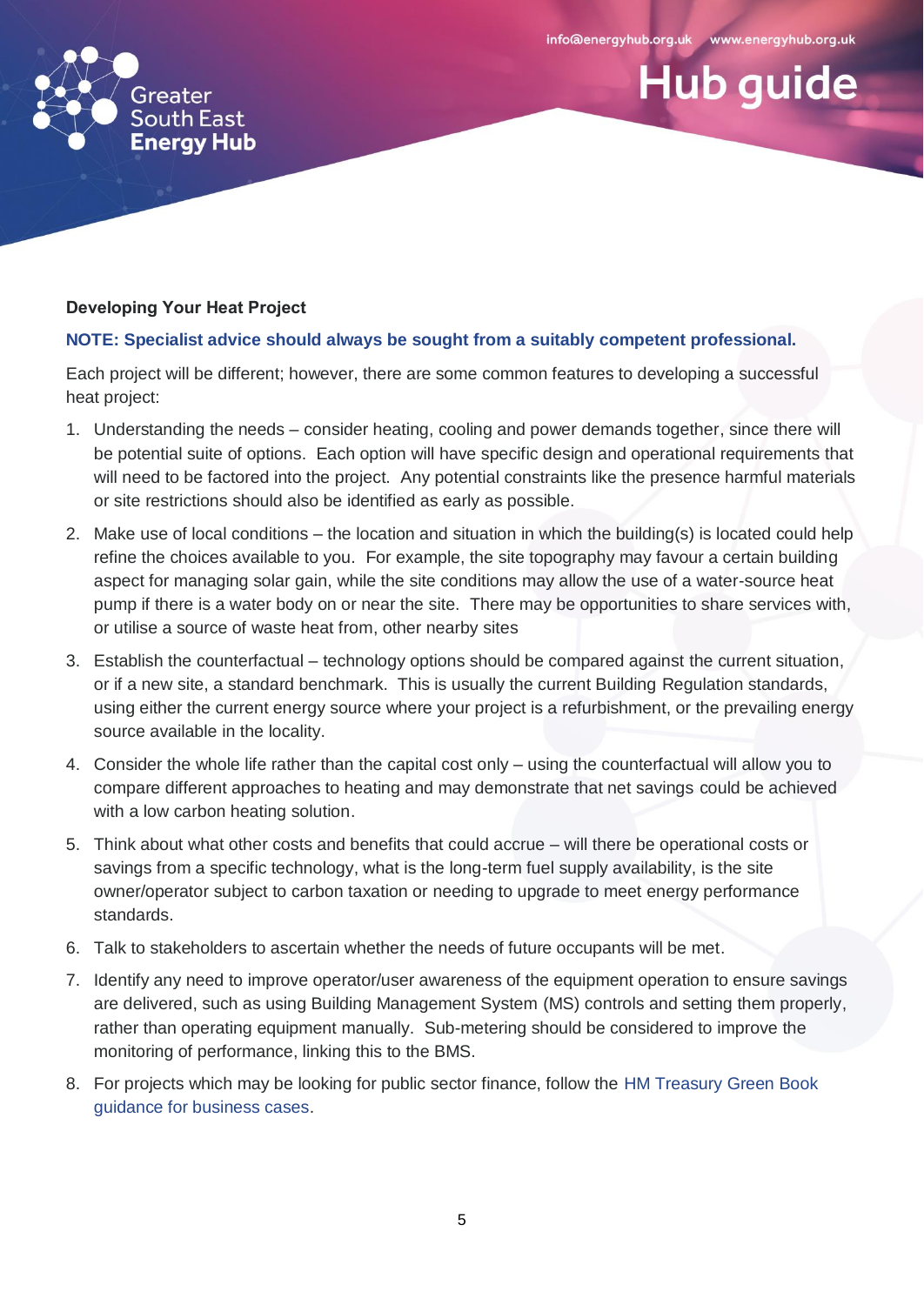

**Hub guide** 



- 9. Use appropriate procurement depending on the value and nature of the project, there may already be a mature supplier market. Frameworks such as the [Crown Commercial Services HELGA](https://www.crowncommercial.gov.uk/agreements/RM3824) or the [Feed-in Tariffs](https://www.ofgem.gov.uk/environmental-programmes/fit) (FIT) scheme or another Purchasing Organisation may be prove cost-effective, while energy technology listings from authoritative sources may prove useful for identifying appropriate equipment.
- 10. Seek advice from others visit and speak to a range of people who have been involved in similar projects.
- 11. Allow time heat projects can be complex, so factor this into your project programme.

# **What the Energy Hub Can Offer You**

The Energy Hub can help you in the following ways:

- Online and telephone advice
- Access to case studies, briefings and guidance from authoritative sources
- Signposting to other supporting organisations
- Brokerage and stakeholder engagement, project structuring and critical review
- Funding where available, including funding for feasibility studies for communities, Rural Community Energy Fund (RCEF).

| General                 | <b>UK Green Buildings Council</b>                           |
|-------------------------|-------------------------------------------------------------|
|                         | <b>Chartered Institution of Building Services Engineers</b> |
|                         | <b>Centre for Sustainable Energy</b>                        |
|                         | Zero Carbon Hub (website only)                              |
| Commercial buildings    | <b>Carbon Trust</b>                                         |
| Community heat projects | <b>Community Energy England</b>                             |
| Heat networks           | <b>Heat Networks Delivery Unit</b>                          |
| Waste industrial heat   | <b>Industrial Heat Recovery Support Programme</b>           |
| Energy Technology List  | <b>Product list</b>                                         |

# **Where Else to Go for Help**